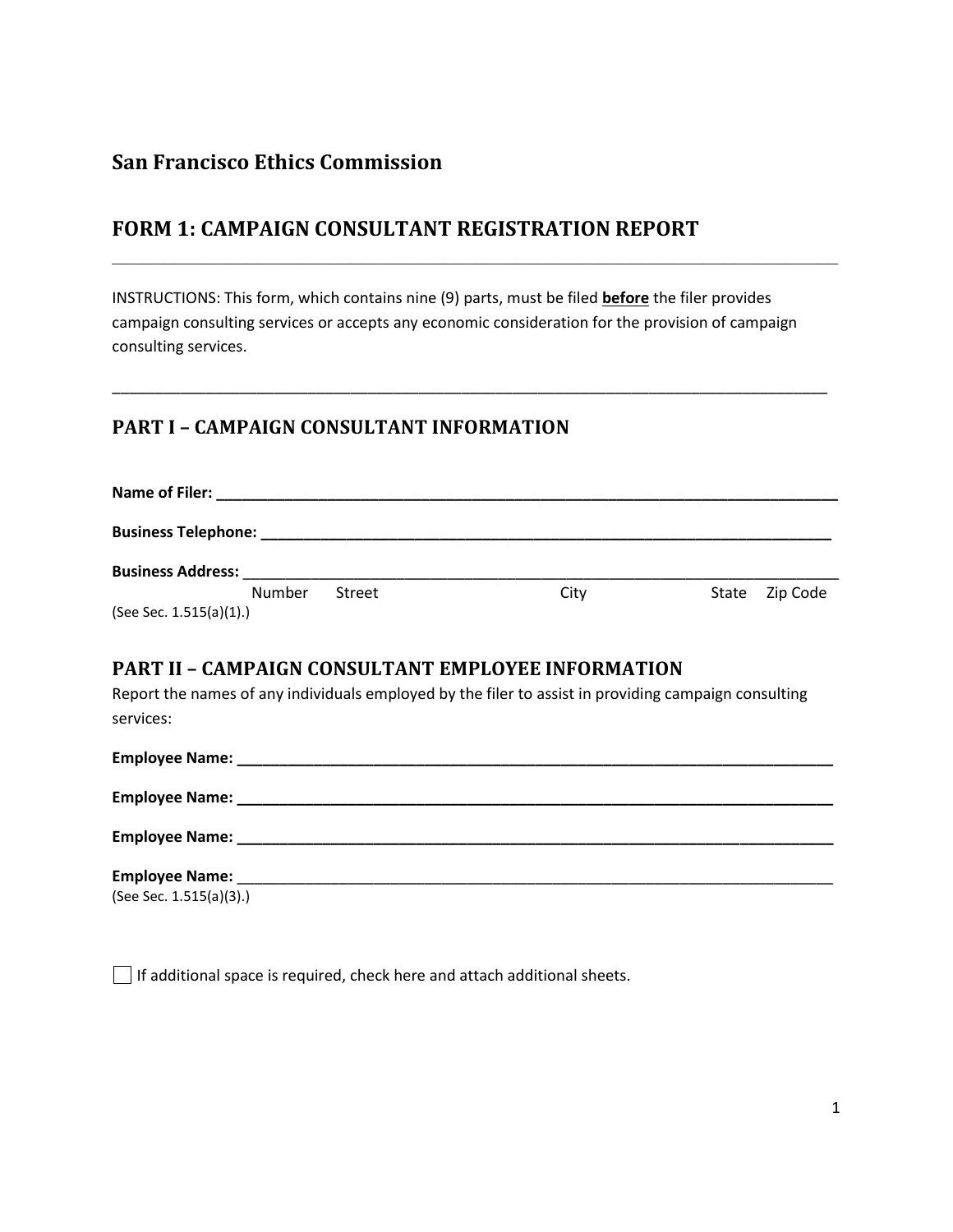### **PART III – CAMPAIGN CONSULTANT EMPLOYER INFORMATION**

If filer is an individual, report the name of the filer's employer and describe the business activity engaged in by the employer:

| Name of Filer's Employer: ________________ |        |        |                                                                                                      |                   |  |  |  |  |
|--------------------------------------------|--------|--------|------------------------------------------------------------------------------------------------------|-------------------|--|--|--|--|
|                                            |        |        |                                                                                                      |                   |  |  |  |  |
|                                            |        |        |                                                                                                      |                   |  |  |  |  |
|                                            | Number | Street | City                                                                                                 | Zip Code<br>State |  |  |  |  |
|                                            |        |        | Describe with a high degree of specificity the business activity engaged in by the filer's employer: |                   |  |  |  |  |
|                                            |        |        |                                                                                                      |                   |  |  |  |  |
|                                            |        |        |                                                                                                      |                   |  |  |  |  |

(See Sec. 1.515(a)(2).)

#### **PART IV – REPORT OF PAYMENTS PROMISED BY OR RECEIVED FROM CLIENTS**

Report the total economic consideration, including payments, fees, commissions, reimbursements for expenses, gifts, or anything else of value promised or received from each client in exchange for campaign consulting services during the three months preceding the date of registration.

| Number | <b>Street</b> | City                                                                                                       | State Zip Code |
|--------|---------------|------------------------------------------------------------------------------------------------------------|----------------|
|        |               | The total economic consideration <i>promised</i> by the client for campaign consulting services during the |                |
|        |               | preceding three months, provided the total is \$500 or more: $\frac{2}{5}$                                 |                |
|        |               | The total economic consideration received from the client for the campaign consulting services during      |                |
|        |               | the preceding three months, provided the total is \$500 or more: $\zeta$                                   |                |
|        |               |                                                                                                            |                |

(See Sec. 1.515(a)(6) & (7); Manual at p. 6.)

If additional space is required, check here and attach additional sheets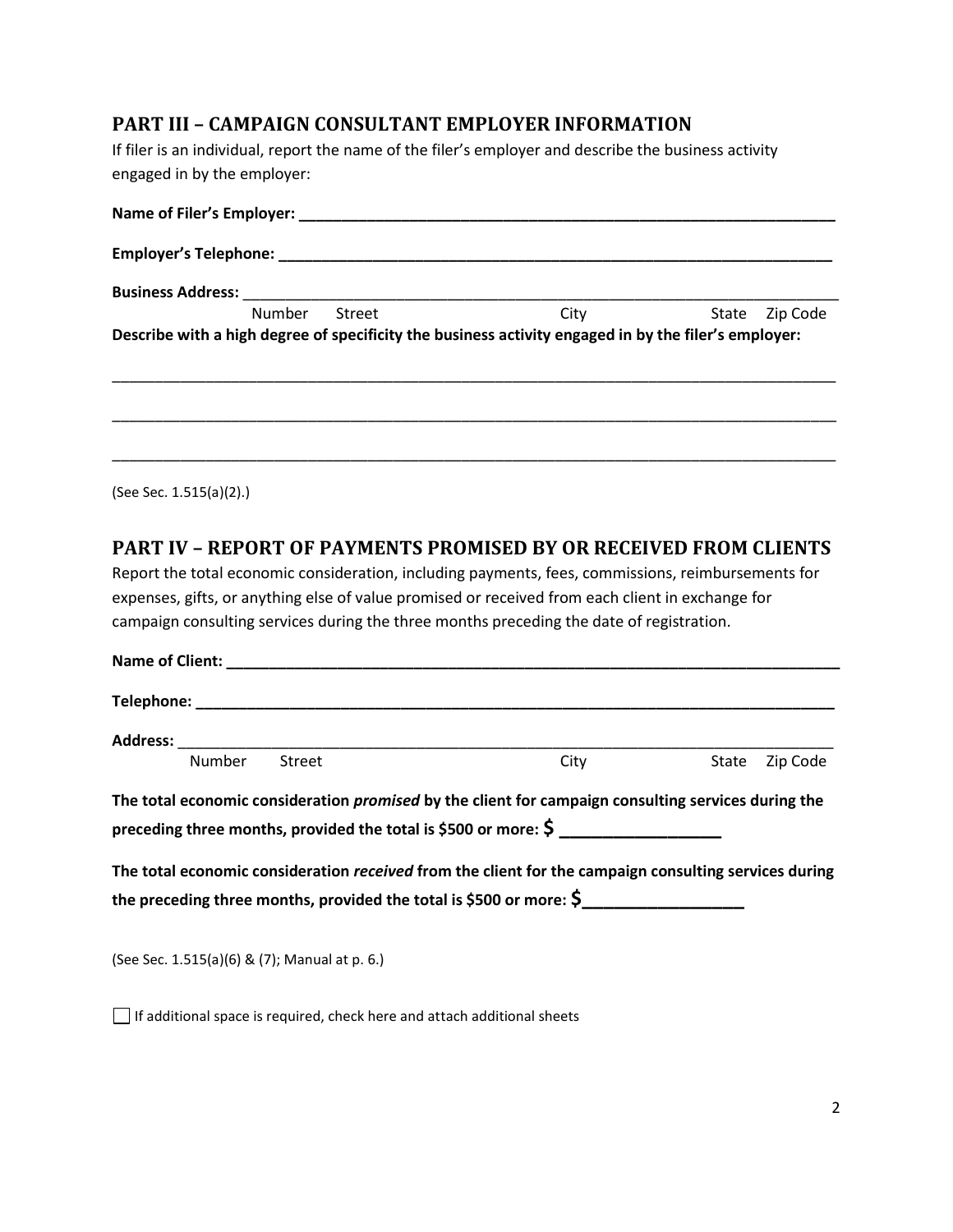# **PART V – POLITICAL CONTRIBUTIONS MADE BY THE FILER**

#### A. **TOTAL POLITICAL CONTRIBUTIONS**

Report the cumulative total amount of all political contributions made or delivered by the filer, or made by a client at the filer's behest, or for which the filer served as an agent or intermediary during the preceding three months, in support of or in opposition to each individual local candidate or local ballot measure, provided that the cumulative total is \$500 or more:  $\zeta$ 

**If the cumulative total of all political contributions is less than \$500, check this box:**  (See Sec. 1.515(a)(9); Manual at p. 7.)

### **B. POLITICAL CONTRIBUTIONS OF \$100 OR MORE**

# **1. MADE OR DELIVERED BY THE FILER**

For each political contribution of \$100 or more made or delivered by the filer, or for which the filer served as an agent or intermediary, during the preceding three months, in support of or in opposition to local candidates or local ballot measures, report the following:

**Amount of the contribution: \$\_\_\_\_\_\_\_\_\_\_\_\_\_\_\_**

**Name of the City officer or candidate for City elective office for whom the contribution was made, or the measure for or against which the contribution was made:**

**\_\_\_\_\_\_\_\_\_\_\_\_\_\_\_\_\_\_\_\_\_\_\_\_\_\_\_\_\_\_\_\_\_\_\_\_\_\_\_\_\_\_\_\_\_\_\_\_\_\_\_\_\_\_\_\_\_\_\_\_\_\_\_\_\_\_\_\_\_\_\_\_\_\_\_\_\_\_\_\_\_\_\_\_\_**

**\_\_\_\_\_\_\_\_\_\_\_\_\_\_\_\_\_\_\_\_\_\_\_\_\_\_\_\_\_\_\_\_\_\_\_\_\_\_\_\_\_\_\_\_\_\_\_\_\_\_\_\_\_\_\_\_\_\_\_\_\_\_\_\_\_\_\_\_\_\_\_\_\_\_\_\_\_\_\_\_\_\_\_\_\_**

**\_\_\_\_\_\_\_\_\_\_\_\_\_\_\_\_\_\_\_\_\_\_\_\_\_\_\_\_\_\_\_\_\_\_\_\_\_\_\_\_\_\_\_\_\_\_\_\_\_\_\_\_\_\_\_\_\_\_\_\_\_\_\_\_\_\_\_\_\_\_\_\_\_\_\_\_\_\_\_\_\_\_\_\_\_**

**\_\_\_\_\_\_\_\_\_\_\_\_\_\_\_\_\_\_\_\_\_\_\_\_\_\_\_\_\_\_\_\_\_\_\_\_\_\_\_\_\_\_\_\_\_\_\_\_\_\_\_\_\_\_\_\_\_\_\_\_\_\_\_\_\_\_\_\_\_\_\_\_\_\_\_\_\_\_\_\_\_\_\_\_\_**

**If the contribution was made to a committee, identify the name of the committee:**

**If the filer made the contribution as an agent or intermediary, report the name and business address of the individual or entity that was the true source of the contribution:**

\_\_\_\_\_\_\_\_\_\_\_\_\_\_\_\_\_\_\_\_\_\_\_\_\_\_\_\_\_\_\_\_\_\_\_\_\_\_\_\_\_\_\_\_\_\_\_\_\_\_\_\_\_\_\_\_\_\_\_\_\_\_\_\_\_\_\_\_\_\_\_\_\_\_\_\_\_\_\_\_\_\_\_\_\_

Name Street Street City City State Zip Code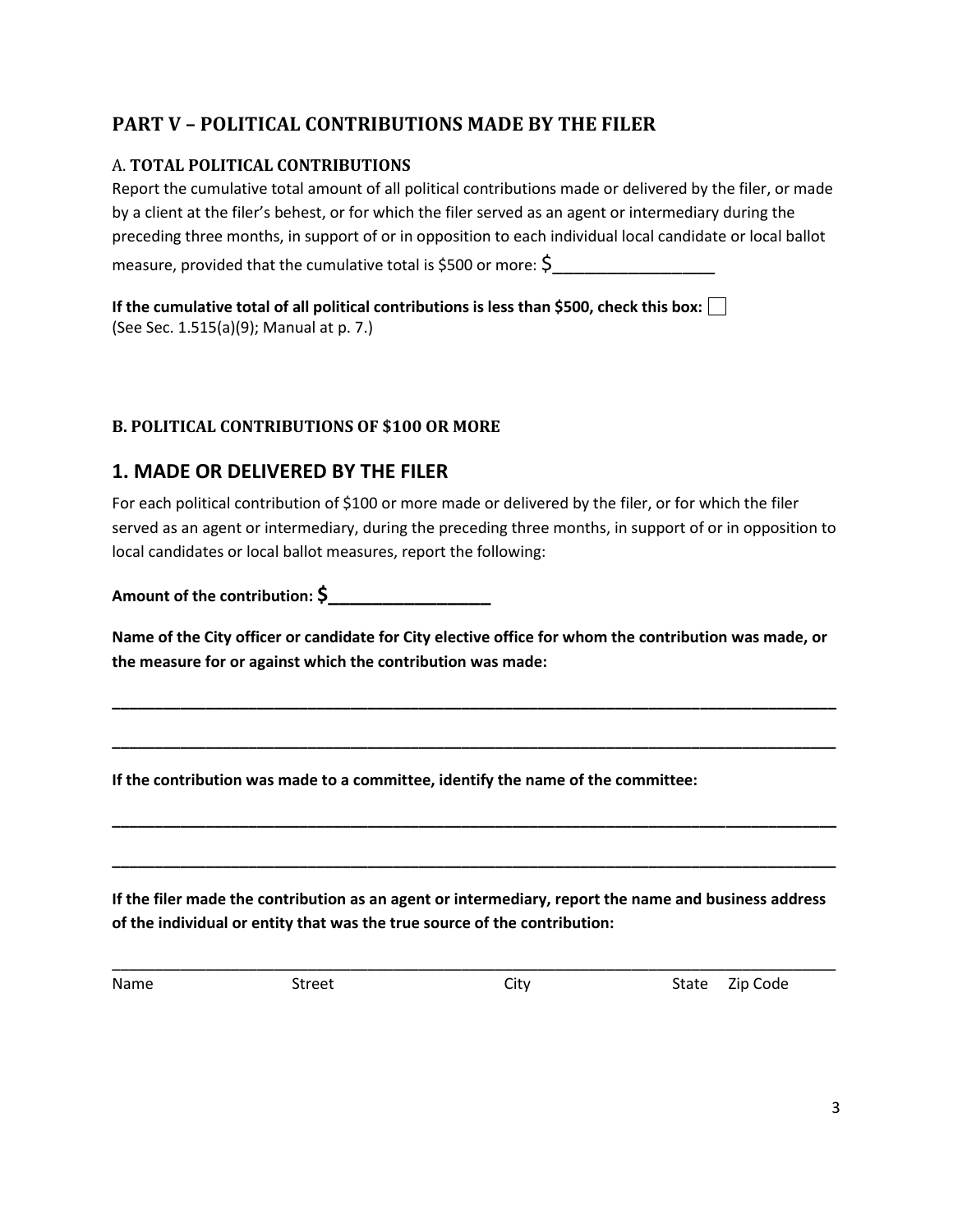# **2. MADE OR DELIVERED BY CLIENT OF FILER AT THE FILER'S BEHEST**

For each political contribution of \$100 or more made by a client of the filer at the behest of the filer during the preceding three months, in support of or in opposition to local candidates or measures, report the following:

**Name of Client: \_\_\_\_\_\_\_\_\_\_\_\_\_\_\_\_\_\_\_\_\_\_\_\_\_\_\_\_\_\_\_\_\_\_\_\_\_\_\_\_\_\_\_\_\_\_\_\_\_\_\_\_\_\_\_\_\_\_\_\_\_\_\_\_\_\_\_\_\_\_\_**

**Amount of the contribution: \$ \_\_\_\_\_\_\_\_\_\_\_\_\_\_\_**

**Name of the City officer or candidate for City elective office for whom the contribution was made, or the measure for or against which the contribution was made:**

**\_\_\_\_\_\_\_\_\_\_\_\_\_\_\_\_\_\_\_\_\_\_\_\_\_\_\_\_\_\_\_\_\_\_\_\_\_\_\_\_\_\_\_\_\_\_\_\_\_\_\_\_\_\_\_\_\_\_\_\_\_\_\_\_\_\_\_\_\_\_\_\_\_\_\_\_\_\_\_\_\_\_\_\_\_**

**\_\_\_\_\_\_\_\_\_\_\_\_\_\_\_\_\_\_\_\_\_\_\_\_\_\_\_\_\_\_\_\_\_\_\_\_\_\_\_\_\_\_\_\_\_\_\_\_\_\_\_\_\_\_\_\_\_\_\_\_\_\_\_\_\_\_\_\_\_\_\_\_\_\_\_\_\_\_\_\_\_\_\_\_\_**

\_\_\_\_\_\_\_\_\_\_\_\_\_\_\_\_\_\_\_\_\_\_\_\_\_\_\_\_\_\_\_\_\_\_\_\_\_\_\_\_\_\_\_\_\_\_\_\_\_\_\_\_\_\_\_\_\_\_\_\_\_\_\_\_\_\_\_\_\_\_\_\_\_\_\_\_\_\_\_\_\_\_\_\_\_

\_\_\_\_\_\_\_\_\_\_\_\_\_\_\_\_\_\_\_\_\_\_\_\_\_\_\_\_\_\_\_\_\_\_\_\_\_\_\_\_\_\_\_\_\_\_\_\_\_\_\_\_\_\_\_\_\_\_\_\_\_\_\_\_\_\_\_\_\_\_\_\_\_\_\_\_\_\_\_\_\_\_\_\_\_

**If the contribution was made to a committee, identify the name of the committee:**

(See Sec. 1.515(a)(8); Manual at p. 7)

If additional space is required, check here and attach additional sheets.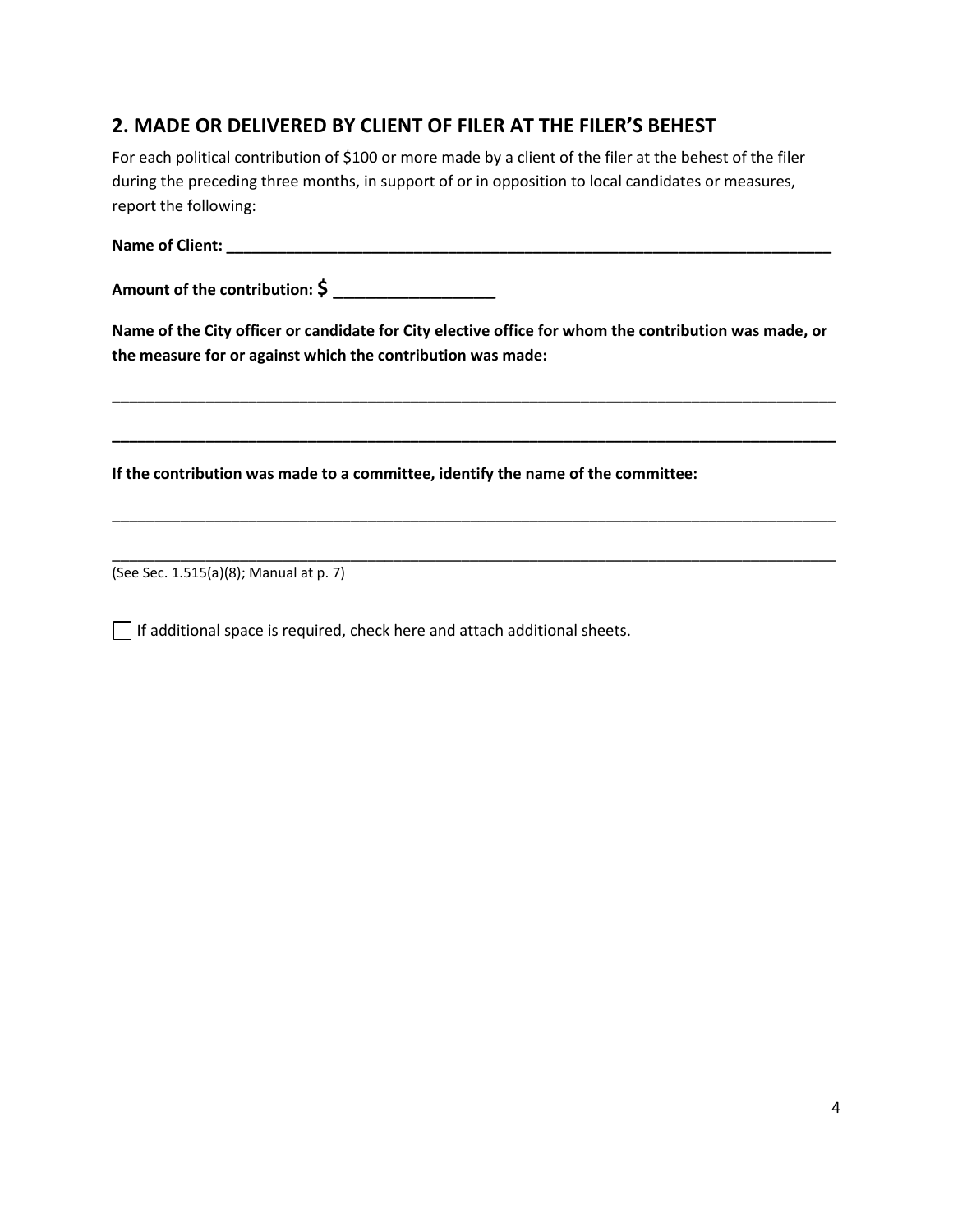# **PART VI – GIFTS TO LOCAL OFFICEHOLDERS**

#### A. **GIFTS PROMISED BY FILER**

For any gifts *promised* by the filer to a local officeholder during the reporting period which in the aggregate total \$50 or more, report the following:

**Amount of gift:** \$\_\_\_\_\_\_\_\_\_\_ **Date of gift: / / Name and official title of the beneficiary of the gift:** \_\_\_\_\_\_\_\_\_\_\_\_\_\_\_\_\_\_\_\_\_\_\_\_\_\_\_\_\_\_\_\_\_\_\_\_\_\_\_\_\_\_\_\_\_\_\_\_\_\_\_\_\_\_\_\_\_\_\_\_\_\_\_\_\_\_\_\_\_\_\_\_\_\_\_\_\_\_\_\_\_\_\_\_\_ First **Example 2** Last **Constanting Last** Constanting Title **Constanting Department Description of the gift: \_\_\_\_\_\_\_\_\_\_\_\_\_\_\_\_\_\_\_\_\_\_\_\_\_\_\_\_\_\_\_\_\_\_\_\_\_\_\_\_\_\_\_\_\_\_\_\_\_\_\_\_\_\_\_\_\_\_\_\_\_\_\_\_\_\_\_\_\_\_\_\_\_\_\_\_\_\_\_\_\_\_\_\_\_ \_\_\_\_\_\_\_\_\_\_\_\_\_\_\_\_\_\_\_\_\_\_\_\_\_\_\_\_\_\_\_\_\_\_\_\_\_\_\_\_\_\_\_\_\_\_\_\_\_\_\_\_\_\_\_\_\_\_\_\_\_\_\_\_\_\_\_\_\_\_\_\_\_\_\_\_\_\_\_\_\_\_\_\_\_** (See Sec. 1.515(e)(5); Manual at pp. 7-8.) **B. GIFTS MADE BY FILER** For any gifts *actually made* by the filer to a local officeholder during the reporting period which in the aggregate total \$50 or more, report the following: **Amount of gift:** \$ \_\_\_\_\_\_\_\_\_\_ **Date of gift: / / Name and official title of the beneficiary of the gift:** \_\_\_\_\_\_\_\_\_\_\_\_\_\_\_\_\_\_\_\_\_\_\_\_\_\_\_\_\_\_\_\_\_\_\_\_\_\_\_\_\_\_\_\_\_\_\_\_\_\_\_\_\_\_\_\_\_\_\_\_\_\_\_\_\_\_\_\_\_\_\_\_\_\_\_\_\_\_\_\_\_\_\_\_ First **Example 2** Last **Contract Contract Contract Contract Contract Contract Contract Contract Contract Contract Contract Contract Contract Contract Contract Contract Contract Contract Contract Contract Contract Contract** Description of the gift: \_\_\_\_\_\_\_\_\_\_\_\_\_\_\_\_\_\_\_\_\_\_\_\_\_\_\_\_\_\_\_\_\_\_\_\_\_\_\_\_\_\_\_\_\_\_\_\_\_\_\_\_\_\_\_\_\_\_\_\_\_\_\_\_\_\_\_\_\_\_\_\_\_\_\_\_\_\_\_\_\_\_\_\_\_ \_\_\_\_\_\_\_\_\_\_\_\_\_\_\_\_\_\_\_\_\_\_\_\_\_\_\_\_\_\_\_\_\_\_\_\_\_\_\_\_\_\_\_\_\_\_\_\_\_\_\_\_\_\_\_\_\_\_\_\_\_\_\_\_\_\_\_\_\_\_\_\_\_\_\_\_\_\_\_\_\_\_\_\_\_

(See Sec. 1.515(e)(5); Manual at pp. 7-8.)

If additional space is required, check here and attach additional sheets.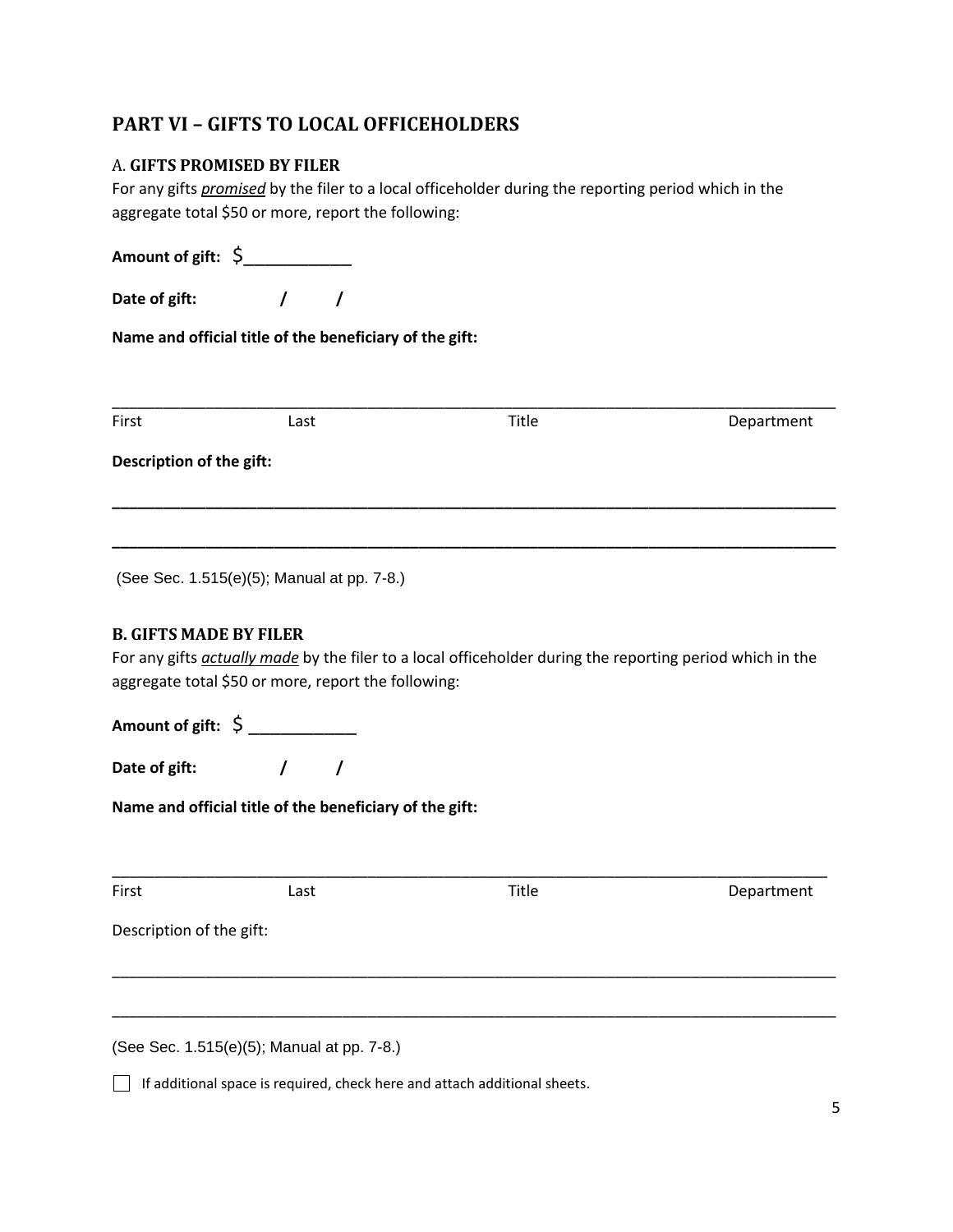### **PART VII – DISCLOSURE OF STATUS AS LOBBYIST**

- $\Box$  I am required to register with the Ethics Commission as a lobbyist pursuant to the Lobbyist Ordinance, S.F. Campaign & Governmental Conduct Code Section 2.100, *et seq*.
- $\Box$  I am not required to register with the Ethics Commission as a lobbyist pursuant to the Lobbyist Ordinance, S.F. Campaign & Governmental Conduct Code Section 2.100, *et seq*.

*I certify under penalty of perjury under the laws of the State of California that all of the information contained in this form is true, complete and correct.* 

*\_\_\_\_\_\_\_\_\_\_\_\_\_\_\_\_\_\_\_\_\_\_\_\_\_\_\_\_\_\_\_\_\_\_\_\_\_\_\_\_\_\_\_\_\_\_\_\_\_\_\_\_\_\_\_\_\_\_\_\_\_\_\_\_\_\_\_\_\_\_\_* 

\_\_\_\_\_\_\_\_\_\_\_\_\_\_\_\_\_\_\_\_\_\_\_\_\_\_\_\_\_\_\_\_\_\_\_\_\_\_\_\_\_\_\_\_\_\_\_\_\_\_\_\_\_\_\_\_\_\_\_\_\_\_\_\_\_\_\_\_\_\_\_\_\_\_\_\_\_\_\_\_\_\_\_\_\_\_

Signature of Filer **Date** 

Type or Print Name

(See Secs. 1.515(a)(4); 1.515(a)(5).)

### **PART VIII – ACKNOWLEDGEMENT OF RECEIPT OF MATERIALS**

*I have received copies of the City's Campaign Consultant Ordinance, Campaign Finance Reform Ordinance, Lobbyist Ordinance, Campaign Consultant Manual, and the Campaign Consultant Voluntary Code of Conduct.* 

*\_\_\_\_\_\_\_\_\_\_\_\_\_\_\_\_\_\_\_\_\_\_\_\_\_\_\_\_\_\_\_\_\_\_\_\_\_\_\_\_\_\_\_\_\_\_\_\_\_\_\_\_\_\_\_\_\_\_\_\_\_\_\_\_\_\_\_\_\_\_\_*

\_\_\_\_\_\_\_\_\_\_\_\_\_\_\_\_\_\_\_\_\_\_\_\_\_\_\_\_\_\_\_\_\_\_\_\_\_\_\_\_\_\_\_\_\_\_\_\_\_\_\_\_\_\_\_\_\_\_\_\_\_\_\_\_\_\_\_\_\_\_\_\_\_\_\_\_\_\_\_\_\_\_\_\_\_\_

Signature **Date** 

Type or Print Name

(See Sec. 1.520(c).)